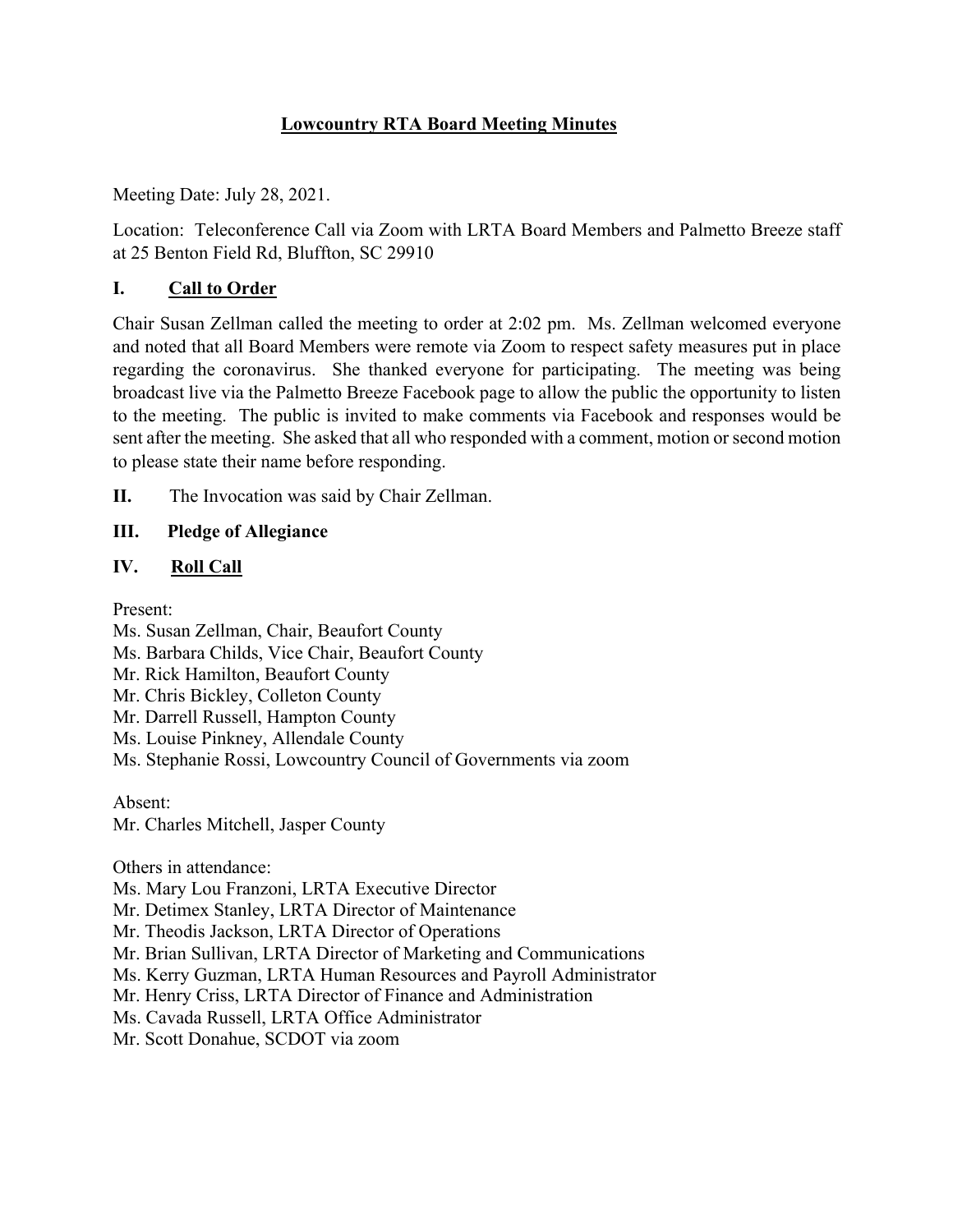#### **V. Welcome**

There were no members of the public present.

### **IV. Approval of Minutes**

**A motion was made by Mr. Hamilton to approve the minutes from the Board meeting held on May 26, 2021. Mr. Bickley seconded the motion. A motion was made by Ms. Childs to approve the minutes of the special meeting held on May 28, 2021. Mr. Hamilton seconded the motion. Both motions carried unanimously.**

### **VII. Discussion Items**

Ms. Franzoni stated that the driver of the month was awarded to Clarence Majors for the month of May and Roshanda Green for the month of June.

## **VIII. Informational Items/ Reports**

### 1. **Director's Report**

May and June statistics show healthy ridership. 2020 shows ridership of 214,660 and 2021 shows ridership of 217,211. The numbers also include Trolley riders. Ms. Franzoni and Mr. Criss met with Beaufort County to discuss the administration of the authorization and ticket functions of the Daufuskie Ferry now and in the future. The Mobility Manager and the Director of Marketing assisted with the Community Rides Grant submittal. We are still waiting for the announcement of the selected projects. Ms. Franzoni was interviewed by the Bluffton Chamber of Commerce concerning Bluffton services.

## 2. **Finance Director's Report**

Mr. Criss presented the financial statements for the months ending May 31 and June 30, respectively, and pointed out that the June budget-to-date reflect 100% of the fiscal year elapsed. During the fiscal year ended June 30, 2021, there were a great deal of unexpected in- and outflows related to the pandemic and CARES Act funding. Mr. Criss also called attention to the fact that the Balance Sheet reflects a continued growth in fixed assets, as to be expected with the additional capital projects. Ms. Zellman asked Mr. Criss why the amount of expense in the administration department was so high and Mr. Criss explained that the income statement does reflect a larger number than may have been anticipated due to the inclusion of depreciation expense, which had not been previously reported on the income statement. Mr. Criss went on to explain that moving forward, the plan was to include expenses such as depreciation in the month end reports, to be more in line with generally accepted accounting principles. Mr. Hamilton pointed out that on the June 30th balance sheet total current assets exceed total current liability by half a million showing a system wide increase. Ms. Zellman asked Mr. Criss to revise the monthly report and provide a detailed explanation by email regarding how the expenses were stated.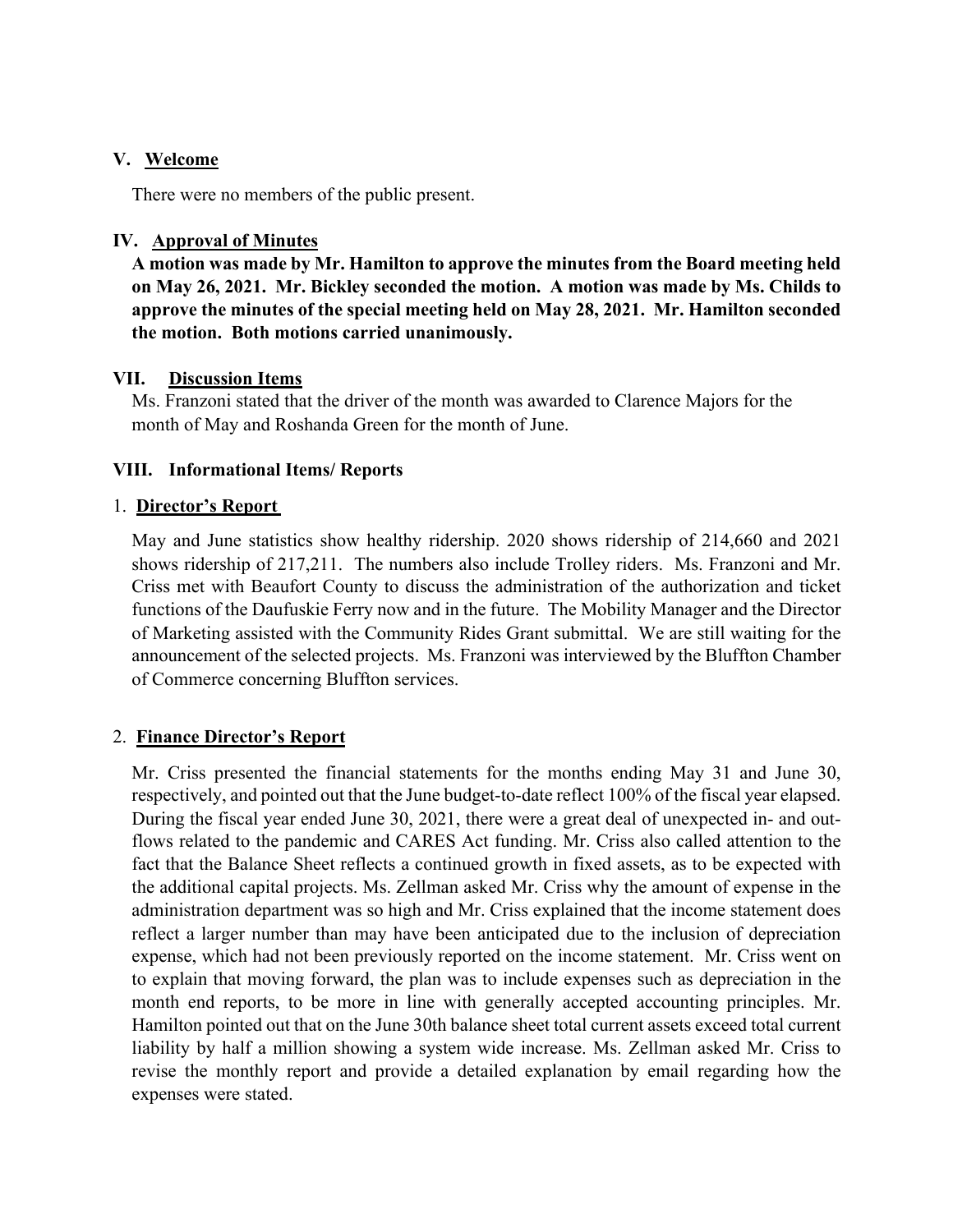Mr. Criss then informed the board that Cindy Steel, our previous Staff Accountant had departed and interviews had been conducted to fill the position. An offer has been extended to an applicant who is due to begin August 10, 2021. Additionally, the audit begins mid-August.

Mr. Criss also reported that he had completed the analysis of required expenses that would be needed to maintain minimal operations for a period of three months and that is \$800,000. The challenge with building a cash reserve is that the Authority is not a profit generating operation and that most of the revenues we bring in are already allocated, as they are reimbursements. It would take a dedicated funding source that is outside of the grants and local match to produce surplus revenue and build a cash reserve.

#### 3. **Chairperson's Report**

Chair Zellman stated that The Bluffton Sun featured Palmetto Breeze in the Article for the Kindness Campaign. The Executive Director's performance appraisal is completed and a follow up meeting is scheduled for July 30, 2021 at 11:30am. Two items were approved online through the FTA, checks were signed, liaison meetings were conducted, and Ms. Franzoni gave updates. Attendance reports for the Board members were sent out to the respective counties by Ms. Franzoni. Ideas for the information card for Palmetto Breeze services were welcomed.

#### **IX. Old Business**

#### 1. **Board Retreat:**

Sergeant Jasper Park will be the location for the Board Retreat. It will be a one-day event in the month of October tentative dates are  $26<sup>th</sup>$  or the  $28<sup>th</sup>$ . Next steps are to find a facilitator who is knowledgeable about transportation. Mr. Bickley agreed to be a part of the Board Retreat Committee.

#### 2. **Sale of Property:**

The potential buyer, Carolina Investment South, is asking for a \$125,000 reduction in the offer that was agreed upon or they will be cancelling the offer to purchase.

## 3**. Low Country Area Transportation Study (LATS) Update:**

The LATS Technical Committee meeting was convened in June for a kick-off meeting with Kimley Horne, the consultants for the Long-Range Transportation Plan (LRTP) update. The LRTP update is scheduled for completion in June of 2022. There will be a LATS survey conducted in August. There will also be a stakeholder meeting in the near future.

## **X. New Business**

The USBC service is a shuttle service called the Sand Shark Shuttle that will transport students, faculty, and staff to and from Bluffton, Beaufort, and Hilton Head Universities. The service runs Mon-Fri from 8:00am to 4:30pm and is free to students and staff. The shuttle runs during the regular school year.